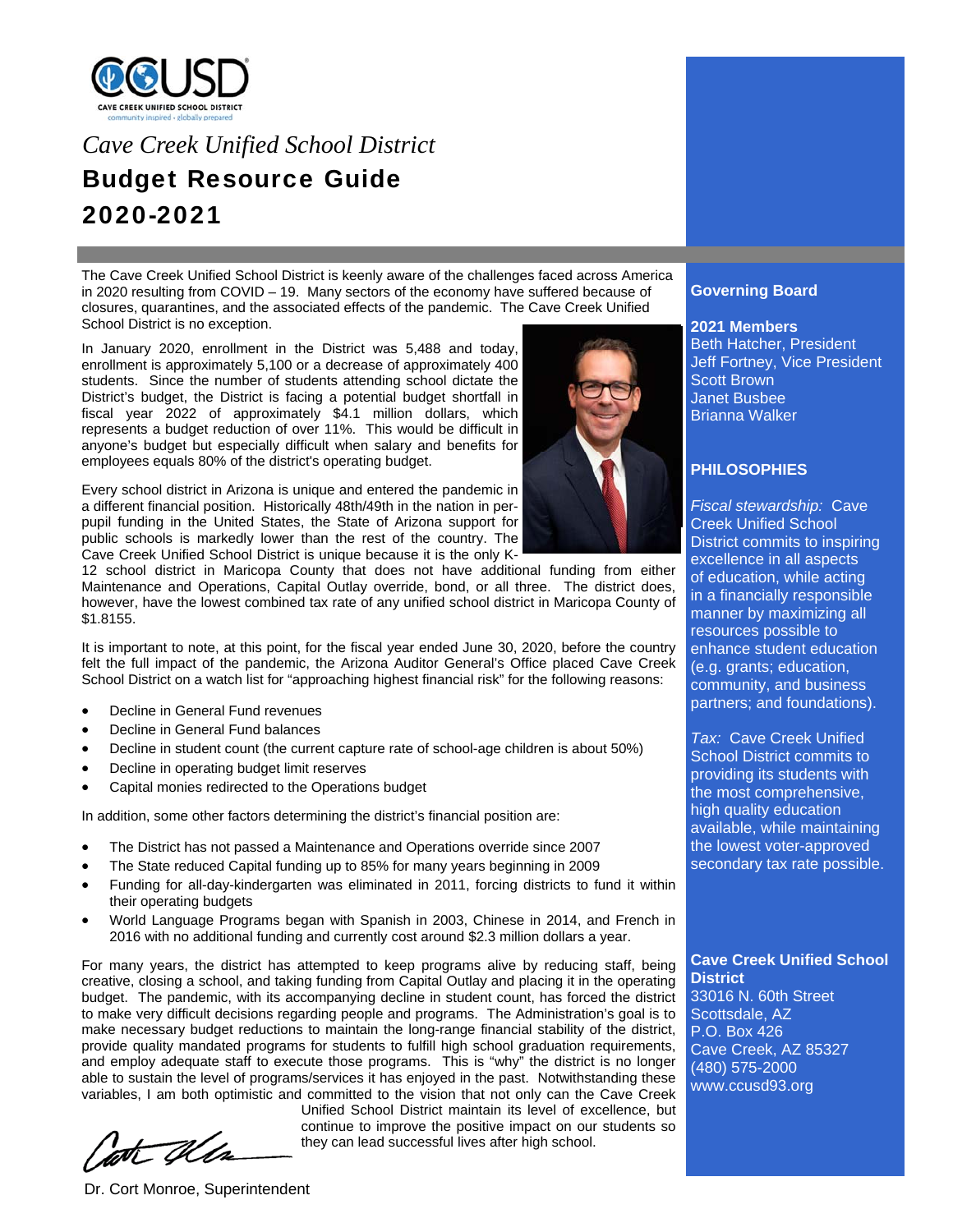# **CCUSD® Revenue Sources**

#### **MAINTENANCE AND OPERATION**

 This fund is used to budget expenditures for the daily operation of the school district, e.g. salaries, benefits, utilities, paper, pencils, etc. It is funded through the state by the primary tax rate. Funds generated by the primary tax rate are allocated to each school district using a statedefined formula. M & O funds cannot be used for capital items such as construction or new computers.

#### **CAPITAL**

 There is one Capital Fund available for the daily operation of the district.

 This fund accounts for budgeted expenses to obtain items by purchase, lease-purchase, lease or long-term lease of capital items. Capital funds are used for such things as construction, computers, and textbooks.

#### **OVERRIDES**

 An override is a way for a school district to generate additional revenue with voter approval. There are three types of overrides: Special Program, Capital, and Maintenance and Operation (M & O). The Special Program override allows a District to increase its Maintenance and Operation (M & O) budget by up to 5% for seven years. It may be paired with a general M & O override which allows for an increase of up to 10% for seven years. In place of these two, a District may have a general M & O override of up to 15% for seven years. Full funding of these overrides occurs for the first five years, then decreases by one-third each year, unless renewed. A Capital override may be approved and provides funding for capital purchases at a stated dollar amount per year for a stated number of years. Currently, up to 75 percent of the school districts in Maricopa County operate with some type of override. **However, CCUSD® does not have any type of override in place at this time.** 

#### **BONDS**

 A bond is a debt instrument that is secured by a political subdivision of Arizona. It allows school districts to fund projects immediately and pay back the debt over time from the taxation of homes and businesses in the district. The last bond approved by voters was November of 2014. \$30 million in new bonds were approved for the renovation of existing facilities, a small amount of new construction, grounds improvements, student technology improvements, and the purchase of student transportation vehicles. In addition, the taxpayers approved the use of approximately \$10 million of existing bond funds for the renovation of existing facilities, grounds improvements, and technological improvements. All bond funds were expended as of June 30, 2020.

#### **FEDERAL GRANTS**

 These funds are provided by the federal government to pay for federally mandated programs such as Title 1 (remedial education).

#### **STATE GRANTS**

 The district receives these funds from the State of Arizona after completing an application and review process. They must be used for specific programs.



### **CCUSD® 2020-2021 BUDGET**

| <b>Maintenance and Operation</b><br>(Operating Budget) | \$32,562,020   |             |
|--------------------------------------------------------|----------------|-------------|
| Capital                                                | \$2,474,517    |             |
| <b>State and Federal Grants</b><br><b>Received</b>     |                |             |
| <b>CTE Federal Perkins</b>                             | \$.            | 75,414      |
| <b>CTE State Priority</b>                              | $\mathbb{S}^-$ | 41,893      |
| <b>IDEA-Basic Entitlement</b>                          |                | \$1,290,228 |
| <b>IDEA-Preschool</b>                                  | $\mathfrak{L}$ | 36,478      |
| <b>School Safety Program</b>                           | $\mathbb{S}^-$ | 132,190     |
| AZ High School Health & Wellness                       | \$             | $-0-$       |
| <b>Title I LEA-ESEA</b>                                | $\frac{1}{2}$  | 491,782     |
| <b>Title II Improving Teacher</b>                      | \$             | 139,174     |
| <b>Title IV</b>                                        | $\frac{1}{2}$  | 54,312      |
| <b>Gifted Ed Grant</b>                                 | \$             | $-0-$       |
| <b>SEI Grant</b>                                       | \$             | 83,484      |
| TOTAL                                                  | \$2,344,955    |             |

#### **TERMS TO KNOW**

**budget:** a financial plan that advances the mission of the organization utilizing available financial resources.

**budgeting:** a priority-setting process for expenditures.

**bond:** a debt instrument that is secured by a political subdivision of Arizona. It allows school districts to fund projects immediately and pay back the debt over time against the taxation of homes and businesses in the district.

**override:** a mechanism for a school district to generate additional revenue with voter approval; there are three types of overrides: Special Program, Capital, and Maintenance and Operation (M & O).

**primary tax rate:** this tax rate is applied to homes and businesses in a school district to help support the M & O and capital budgets.

**secondary tax rate**: this tax rate is applied to homes and businesses to pay for overrides and bonds.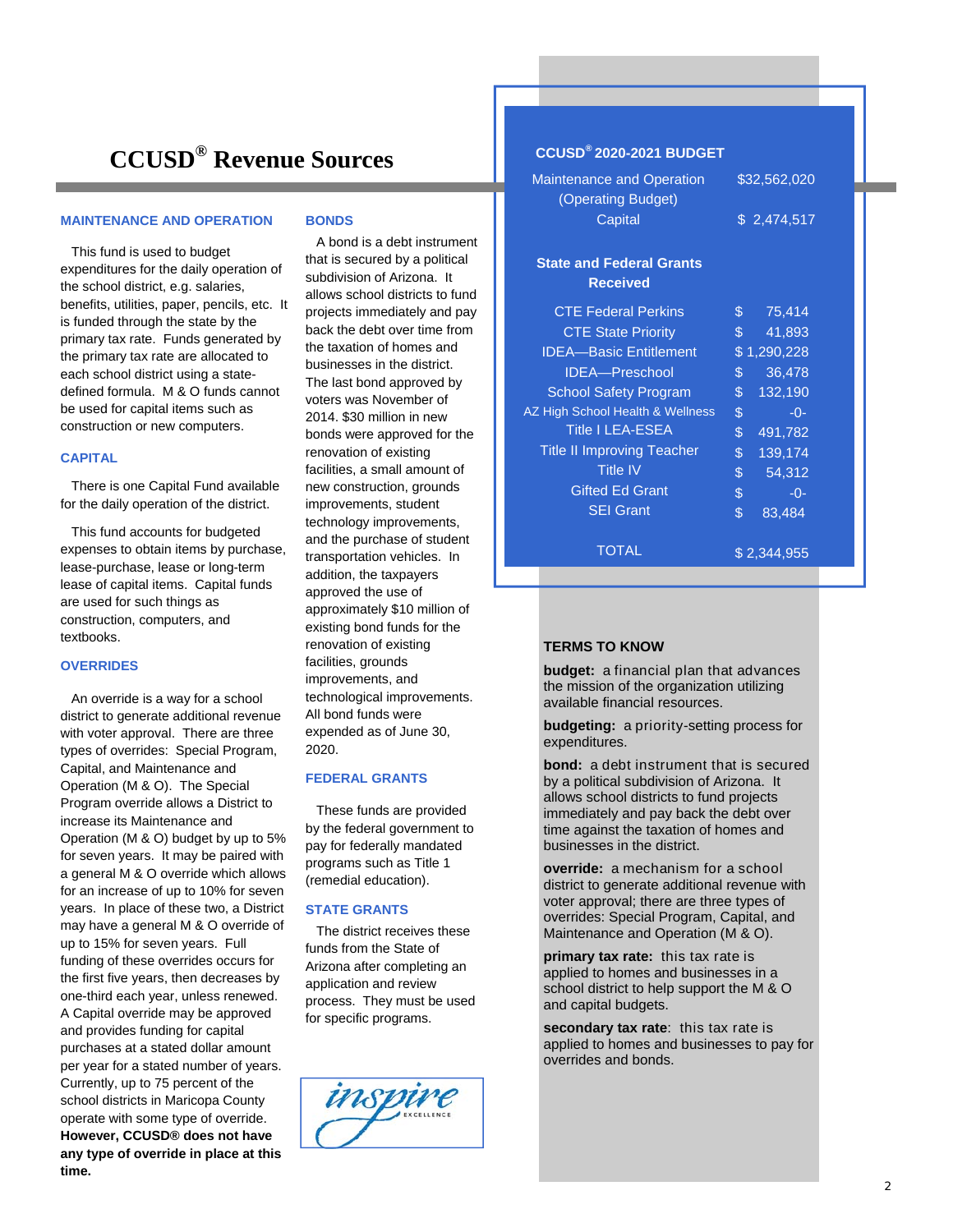

Maricopa County FY21



### **Where does the funding come from?**

 The legislature determines funding levels for school districts.

 The majority of funding for public education comes from the taxpayers. The state collects and allocates money to school districts using a state-defined formula. It is the Legislature that decides how much money schools will receive and which educational programs will be funded.

 If you have questions regarding public education funding, contact your state representative. Below is a list of the representatives in the Cave Creek Unified School District as of January, 2021.

## **DISTRICT 1**

**Sen. Karen Fann** *(R)* kfann@azleg.gov

**Rep. Judy Burges** *(R)* jburges@azleg.gov

**Rep. Quang Nguyen** *(R)* qnguyen@azleg.gov

## **DISTRICT 15**

**Sen. Nancy Barto** *(R)* nbarto@azleg.gov

**Rep. Steve Kaiser** *(R)* skaiser@azleg.gov

**Rep. Justin Wilmeth** *(R)* jwilmeth@azleg.gov

### **DISTRICT 23**

**Sen. Michelle Ugenti-Rita** *(R)* mugenti-rita@azleg.gov

**Rep. John Kavanagh** *(R)* jkavanagh@azleg.gov

**Rep. Joseph Chaplik** *(R)* jchaplik@azleg.gov

For up-to-date information about bills being considered in the Legislature, go online to www.azleg.state.az.us. Or call: (602) 926-3559 (Senate) (602) 926-4221 (House)